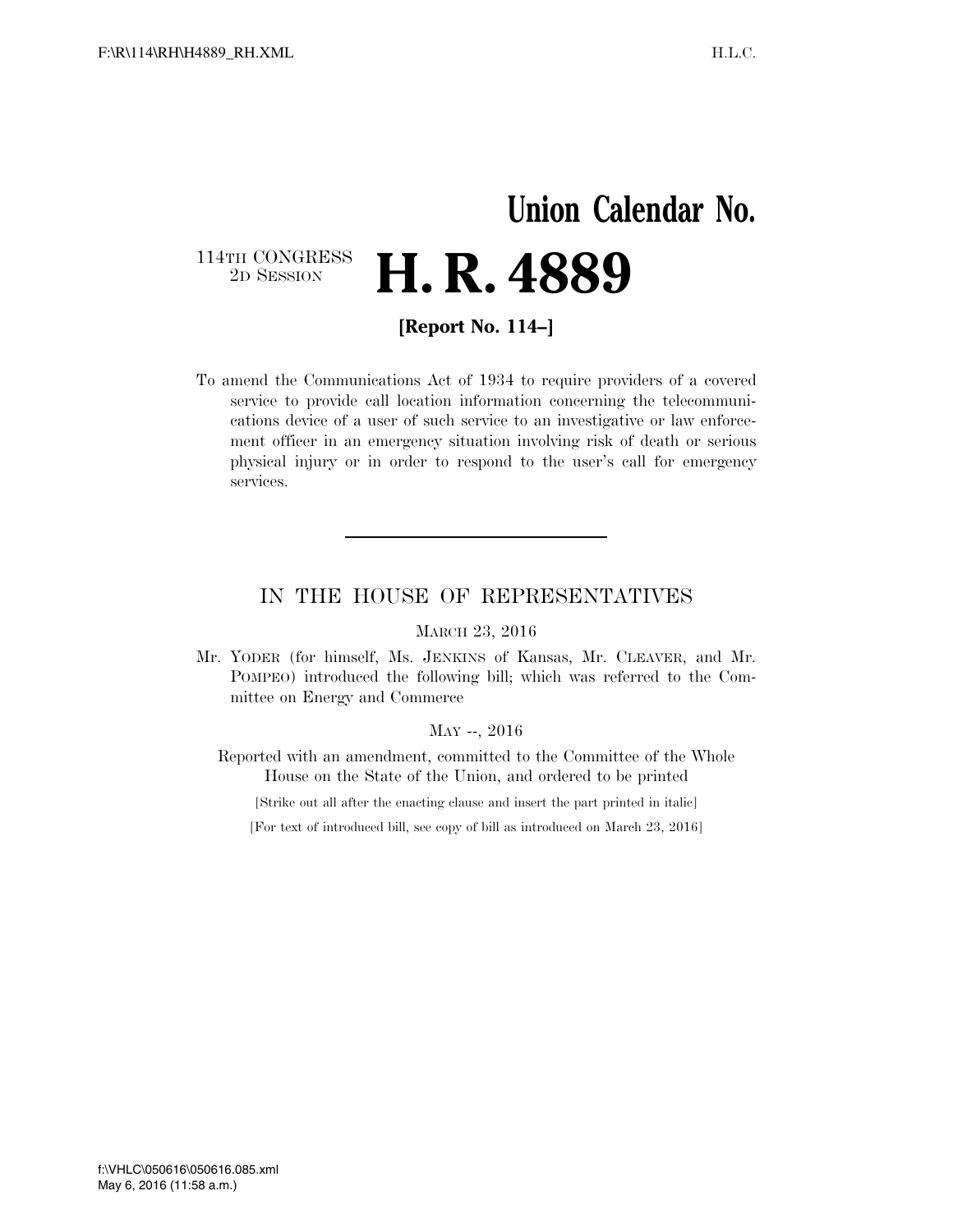# **A BILL**

To amend the Communications Act of 1934 to require providers of a covered service to provide call location information concerning the telecommunications device of a user of such service to an investigative or law enforcement officer in an emergency situation involving risk of death or serious physical injury or in order to respond to the user's call for emergency services.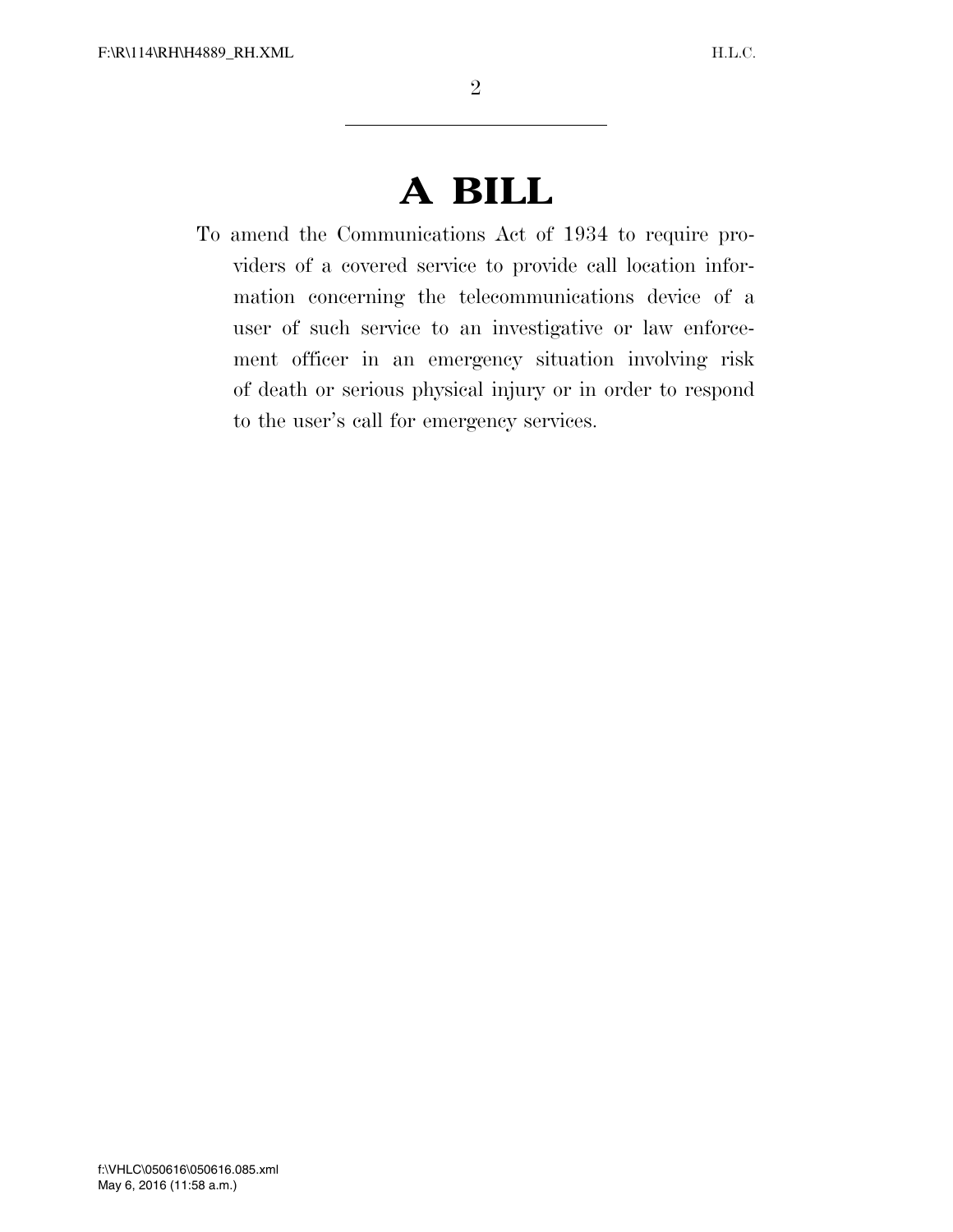| 1  | Be it enacted by the Senate and House of Representa-                          |
|----|-------------------------------------------------------------------------------|
| 2  | tives of the United States of America in Congress assembled,                  |
| 3  | <b>SECTION 1. SHORT TITLE.</b>                                                |
| 4  | This Act may be cited as the "Kelsey Smith Act".                              |
| 5  | SEC. 2. REQUIRED EMERGENCY DISCLOSURE OF CALL LO-                             |
| 6  | CATION INFORMATION TO LAW ENFORCE-                                            |
| 7  | <b>MENT.</b>                                                                  |
| 8  | Section 222 of the Communications Act of 1934 (47)                            |
| 9  | U.S.C. 222) is amended—                                                       |
| 10 | $(1)$ in subsection $(d)$ —                                                   |
| 11 | $(A)$ in paragraph $(4)$ , by redesignating sub-                              |
| 12 | paragraphs $(A)$ through $(C)$ as clauses<br>(i)                              |
| 13 | through (iii), respectively;                                                  |
| 14 | $(B)$ by redesignating paragraphs<br>(1)                                      |
| 15 | through $(4)$ as subparagraphs $(A)$ through $(D)$ ,                          |
| 16 | <i>respectively;</i>                                                          |
| 17 | $(C)$ by striking "Nothing in this section"                                   |
| 18 | and inserting the following:                                                  |
| 19 | "(1) PERMITTED DISCLOSURES.—Nothing in this                                   |
| 20 | section"; and                                                                 |
| 21 | $(D)$ by adding at the end the following:                                     |
| 22 | "(2) REQUIRED EMERGENCY DISCLOSURE<br>OF                                      |
| 23 | LOCATION INFORMATION TO<br>LAW ENFORCE-<br>CALL                               |
| 24 | $MENT. \longrightarrow \longrightarrow \longrightarrow \longrightarrow$ MENT. |
| 25 | at the request of an investigative or law enforcement                         |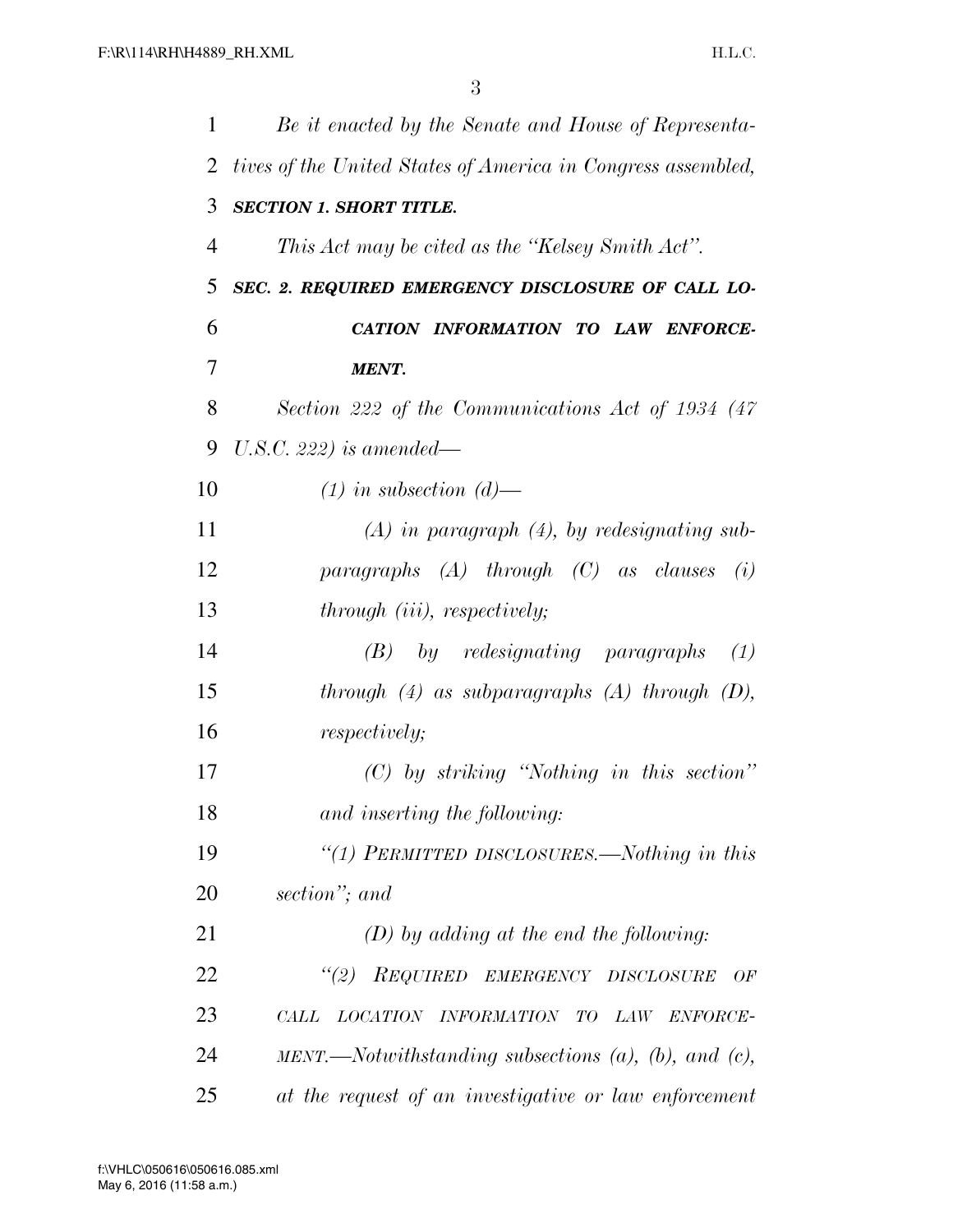| $\mathbf{1}$   | officer, a provider of a covered service shall provide   |
|----------------|----------------------------------------------------------|
| $\overline{2}$ | to such officer the call location information, or the    |
| 3              | best available location information, of a telecommuni-   |
| $\overline{4}$ | cations device that is—                                  |
| 5              | "(A) used to place a 9-1-1 call requesting               |
| 6              | emergency assistance; or                                 |
| 7              | $\lq\lq(B)$ reasonably believed to be in the posses-     |
| 8              | sion of an individual that the law enforcement           |
| 9              | officer reasonably believes is in an emergency sit-      |
| 10             | <i>uation that involves the risk of death or serious</i> |
| 11             | physical harm to the individual.                         |
| 12             | "(3) HOLD HARMLESS.—No cause of action shall             |
| 13             | lie in any court nor shall any civil or administrative   |
| 14             | proceeding be commenced by a governmental entity         |
| 15             | against any provider of a covered service, or its direc- |
| 16             | tors, officers, employees, agents, or vendors, for pro-  |
| 17             | viding in good faith call location information or other  |
| 18             | information, facilities, or assistance in accordance     |
| 19             | with paragraph (2) and any regulations promulgated       |
| 20             | <i>under such paragraph.</i> ";                          |
| 21             | (2) in subsection $(f)(1)$ , by striking "subsection"    |
| 22             | $(d)(4)$ " and inserting "subsection $(d)(1)(D)$ "; and  |
| 23             | $(3)$ in subsection $(h)$ , by adding at the end the     |
| 24             | following:                                               |